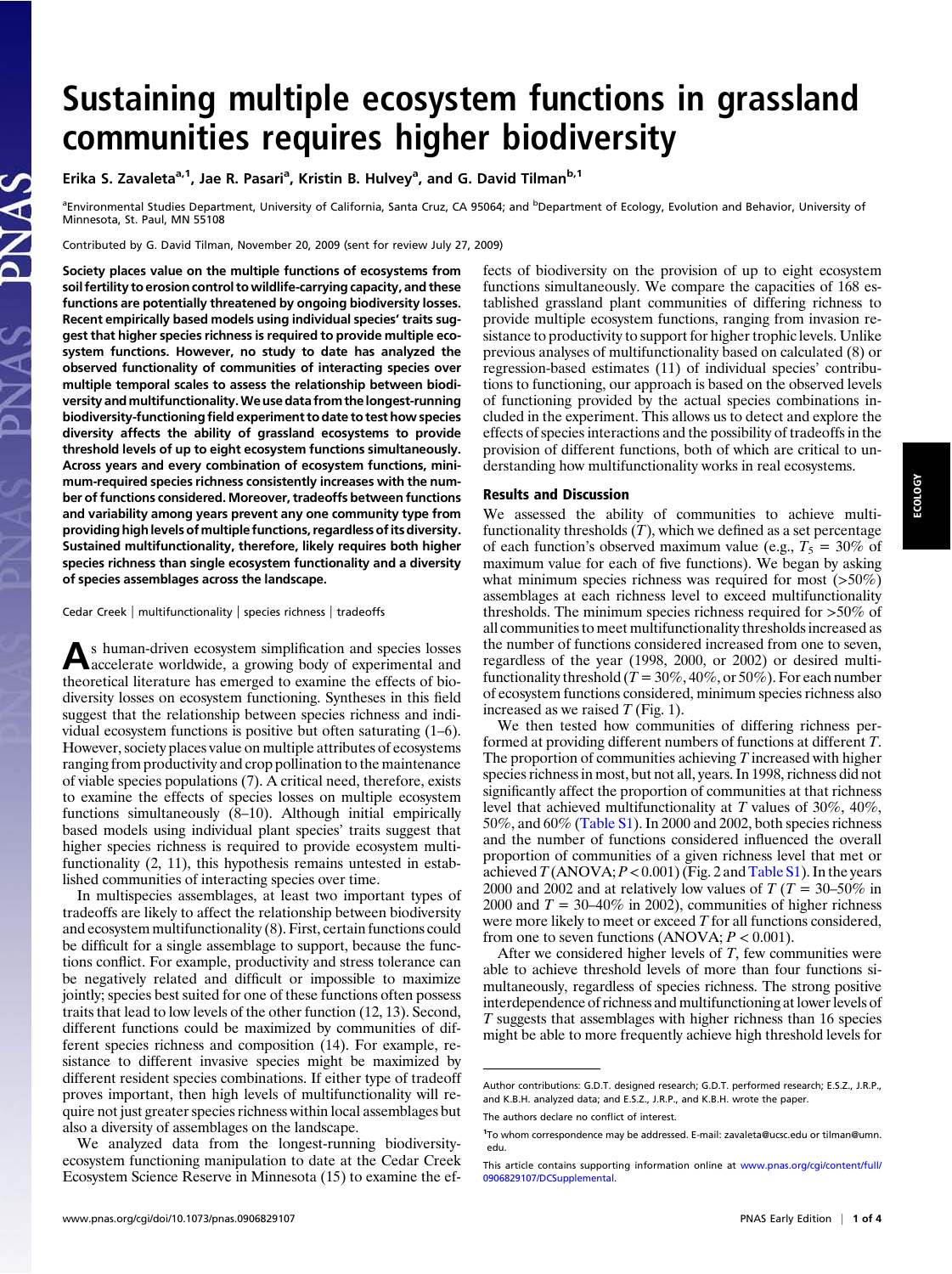

Fig. 1. Minimum species richness required for multifunctionality. At this richness, half of all communities (experimental plots) exceed multifunctionality thresholds (T) of 30% (A), 40% (B), and 50% (C) for every function considered. Missing values indicate that 50% of communities did not meet the given  $T$  at any richness level;  $y$ -axis scales differ among panels. Points are offset slightly along the x axis for clarity. See Methods for details.

more than four functions. At  $T = 60\%$  in 2000 and  $T = 50-60\%$  in 2002, a significant interaction emerged between species richness and the number of considered functions (ANOVA;  $p_{2000}$  < 0.001;  $p_{2002} = 0.024$ ;  $p_{\text{richness} \times \text{functions}} > 0.4$  for all other values of T). This reflects the fact that at  $T = 60\%$  in 2000 and  $T = 50{\text -}60\%$  in 2002, communities of higher richness were significantly more likely to provide threshold levels of multifunctionality for up to four functions simultaneously but less likely to provide those levels for five or more functions (Fig. 2). However, the more diverse communities did provide higher functioning, on average, for one through six functions, and a small number of species-rich plant assemblages were able to provide fairly high levels of all seven functions in some years (Table 1).

This finding likely reflects our approach of measuring multifunctionality in real communities, where tradeoffs limit the ability of most assemblages to provide high levels of several functions at one time. These tradeoffs include tradeoffs within species that hinder the simultaneous provision, for example, of high productivity and high drought tolerance (12, 13). Another tradeoff is in the composition of species assemblages, which can contain functionally similar species that all provide high levels of a few functions or functionally diverse species that all provide high levels of a different function but not both of these. Species interactions might hinder or enhance the ability of real communities to simultaneously provide many functions, but in our study, they did not affect the overall finding that most assemblages can provide high levels of only a limited number of ecosystem functions.

In our data set, we could detect direct tradeoffs among individual functions as a proxy for within species and among species tradeoffs in functionality. Of 21 total pair-wise combinations of two functions (28 in 2002), significant negative correlations occurred between two pairs of functions in 1998, two pairs in 2000, and two pairs in 2002, such that increases in the level of one function necessarily came at the cost of reduced levels of the second function. Total plant  $N$  and invasion resistance were negatively correlated across all communities in all 3 yr  $(P < 0.01)$ , as were total plant N and root biomass in both 1998 and 2000 ( $P$  < 0.05). In 2002, soil-nitrate use was negatively correlated with insect richness ( $P < 0.001$ ).

Higher species richness, however, reduced the degree of tradeoff among pairs of functions in certain cases. In 2000, the negative correlation between total plant  $N$  and invasion resistance declined with increasing richness and became positive at the highest richness level ( $P > 0.001$ ;  $r^2$ <sub>adj</sub> = 0.99). The relationship between plant N and root biomass in 1998 and 2000 followed a similar, but not significant, pattern (1998 had  $P = 0.09$  and  $r^2$ <sub>adj</sub> = 0.544; 2000 had  $P =$ 0.30 and  $r^2_{\text{adj}} = 0.13$ ). The negative correlation between insect richness and soil-nitrate use in 2002 also declined significantly with increasing richness ( $P = 0.015$ ;  $r<sup>2</sup>_{\text{adj}} = 0.862$ ), but it remained negative at all richness levels. Richness did not affect the relationship between other negatively correlated functions. Although considering larger numbers of functions makes it increasingly difficult for any assemblage at any richness level to provide threshold levels of every function, we still see some evidence that higher



Fig. 2. Effects of species richness and number of functions on the proportion of communities that achieve multifunctionality thresholds (T) of 40% (A) and 60% (B). Data are included for all possible combinations of each number of functions (x-axis values). Data are shown for the year 2000. Results were similar in 2002 but not in 1998, when species richness did not significantly affect the proportion of communities achieving threshold levels of multiple functions.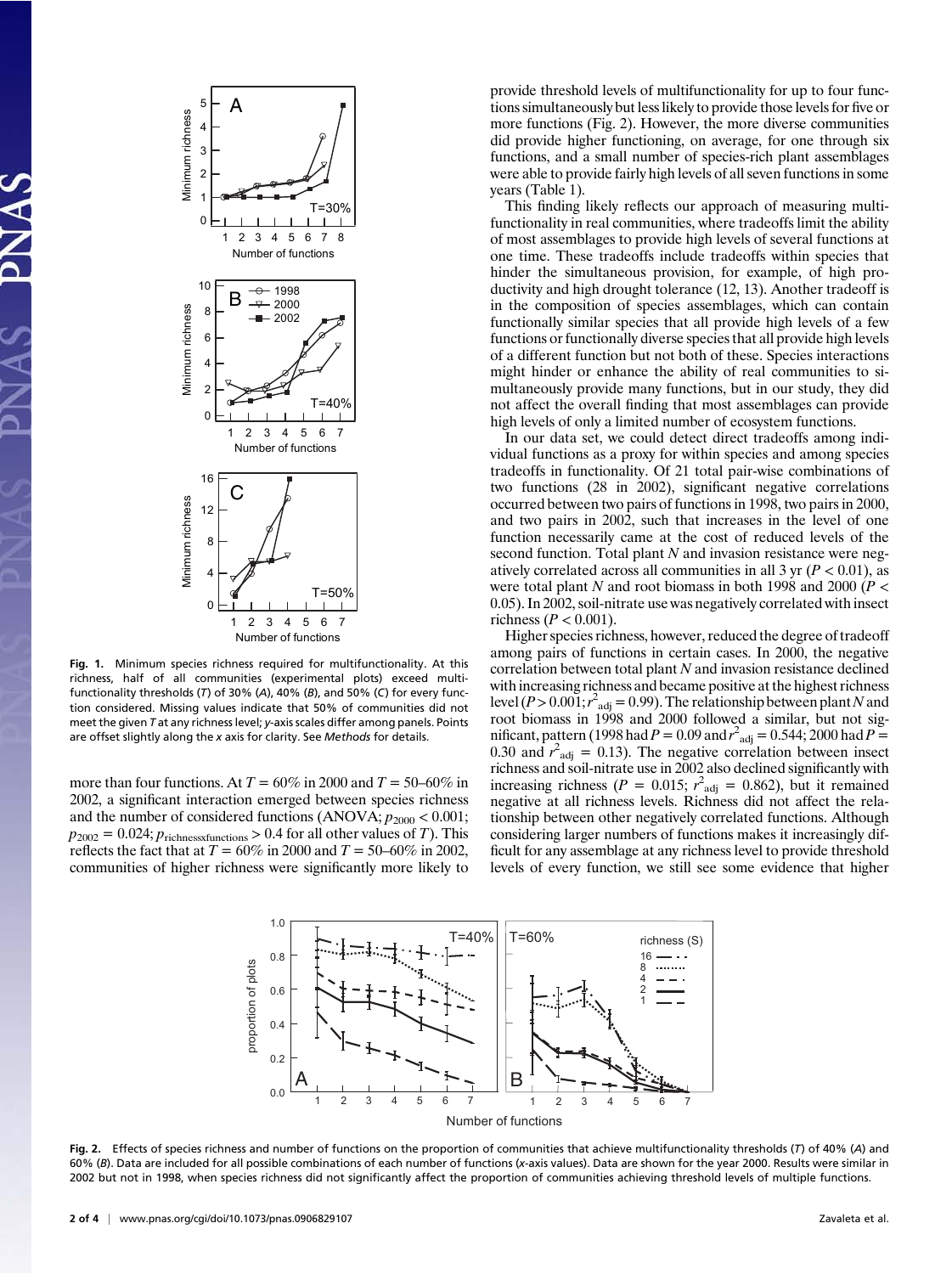Table 1. Best-performing plot for each year (assessed across seven ecosystem functions) and multifunctionality achieved in each year by that plot

Rank (percentage of maximum multifunctionality) by year

| Plot number (richness)         | $\frac{1}{2}$ |               |             |
|--------------------------------|---------------|---------------|-------------|
|                                | 1998          | 2000          | 2002        |
| 178 (8)                        | $1(95.6\%)$   | 5(83.3%)      | 27 (66.2%)  |
| 273 (16)                       | 29 (68.8%)    | $1(105.0\%)*$ | 13 (70.1%)  |
| 206(8)                         | 11 (71.6%)    | 68 (64.8%)    | 1(77.7%)    |
| Best-performing<br>monoculture | $0(72.4\%)$   | 0(67.3%)      | $0(65.9\%)$ |

Percentage of maximum multifunctionality for a plot is computed as the mean percentage of the maximum that it achieved for each function when the maximum level for each function in a given year is taken from across all plots.

\*Because the maximum level for each function was computed as a mean of the top eight plots, some individual plots achieve >100% of this level for one or more functions.

richness can alleviate the tradeoffs between certain functions in some years. This could occur simply because more species assemblages are more likely to contain more species that maximize each of the negatively correlated functions (sampling effect) (2).

In addition to negative correlations among functions, tradeoffs occurred, because different ecosystem functions were seldom maximized at the same species-richness levels (Fig. 3) and even more seldom by the same particular species mix in a given year. Thus, fewer plots achieved high-multifunctionality thresholds, because more functions were considered. Different species mixes and richness levels are also required in each year to maximize or provide high levels of multifunctionality (Table 1). In 1998, very few plots delivered high levels of functioning, even for individual functions. For instance, in 1998, fewer than one-half of the plots achieved  $T = 50\%$  of maximum for even one function.

A frequent finding in biodiversity-ecosystem functioning experiments, and in related mathematical theory (4, 5), is an asymptotic relationship between species richness and a single ecosystem function with seeming "saturation" occurring at low diversity (typically <50% of total) (16). In these cases, as species numbers increase, each additional species contributes, on average, progressively less additional functioning, providing support for the possibility that only a subset of the species in a given community is necessary to maintain maximum levels of functioning (17). Several authors have argued that added layers of realism, such as temporal and spatial variability and spatial scale, would increase the number of species needed to saturate ecosystem functioning (2, 18, 19). Multifunctionality has been explored in this light (1, 9) and is shown to require higher species richness in analyses based on individual plant species' traits (20).

Our results concur with others' findings that the probability of sustaining multiple functionsincreases with species richness and that



Fig. 3. Species richness at which each ecosystem function is maximized in each of the three study years. Data were not collected for soil nitrate in 2000 or soil carbon in 1998. Maximum insect richness in 1998 occurred in both single and 16-species communities (a tie). Soil-nitrate data are not shown for 1998 and 2002, because in each year, maximum soil-nitrate use was a tie among three or more richness levels.

low multifunctional redundancy across species increases the likelihood of functional consequences of species loss when more than one function is considered (8, 11). However, contrary to our results, one experimental dataset involving six functions by Gamfeldt et al. (8) found that communities were able to provide threshold levels of more than four functions. Our findings suggest that the added realism of considering multifunctionality over multiple years and in assemblages of established, interacting species increases the number of species required for functional saturation because of functional tradeoffs. For example, certain combinations of functions such as invasion resistance (maximized at high richness) and plant nitrogen content (maximized in certain monocultures) could not be achieved by any single community, and the optimal community composition to provide a given bundle of ecosystem functions varies from year to year. Others have observed that single-function or single-service analyses at any scale miss important tradeoffs (21). We show that such tradeoffs increase the importance of both species richness at the plot scale and biodiversity at larger scales for the sustained delivery of multiple ecosystem functions. For ecosystems to provide multiple functions, community diversity across a landscape and species diversity within neighborhoods are probably necessary.

## Methods

We used 1998, 2000, and 2002 data from the Cedar Creek experiment in which 168 9  $\times$  9-m field plots were planted with randomized combinations of 1, 2, 4, 8, and 16 grassland species drawn out of a pool of 18 species in 1994 (n at each richness level = 29–39 plots) (15). We included data on eight measures of ecosystem functioning: invasion resistance (100% minus percentage of cover of invasive species); above ground net primary productivity; below ground biomass (0-30 cm); soil-nitrogen use (minimizing NO<sub>2</sub>+NO<sub>3</sub>, 0-20 cm); insect species richness and abundance (in August); soil C (0–20 cm); and plant N (% N). Data for soil carbon and nitrate were not collected in 1998 and 2000, respectively. We defined maximum level of functioning (for each year and function) as the mean of the top-functioning eight (∼5%) communities. For each community, by year, we computed the percentage of this maximum achieved for each function.

We assessed the ability of communities to simultaneously achieve at least a particular percentage (multifunctionality threshold or T) of each function's observed maximum value across all communities and functions considered. We calculated minimum species richness required so that one-half of communities at that richness level exceeded  $T$  (for  $T = 30\%$ , 40%, and 50%) for all of n functions ( $n = 1-7$ ). To calculate this, we first identified the proportion of plots (y) that achieved T for each unique combination of T (30%, 40%, or 50%), year (1998, 2000, or 2002), richness level (1, 2, 4, 11, or 19), and number of functions (1-7). Because  $y$  is a proportion of all 168 experimental plots, there is only one value per  $T$  per year per richness per number of functions combination and therefore, no error bars. For each combination of T, year, and number of functions, we fit a straight line  $(y = mx + b$  where y is the proportion of plots and  $x$  is the species richness) between the two richness levels that bracketed  $y = 0.5$ . We fit these lines by solving for m and b using the known (x and y) for each of the two endpoints. We then set  $y = 0.5$  and solved  $y = mx + b$  for the critical level of species richness (x) at which one-half of plots of a given richness in a given year meet or exceed  $T$  for all  $n$  functions.